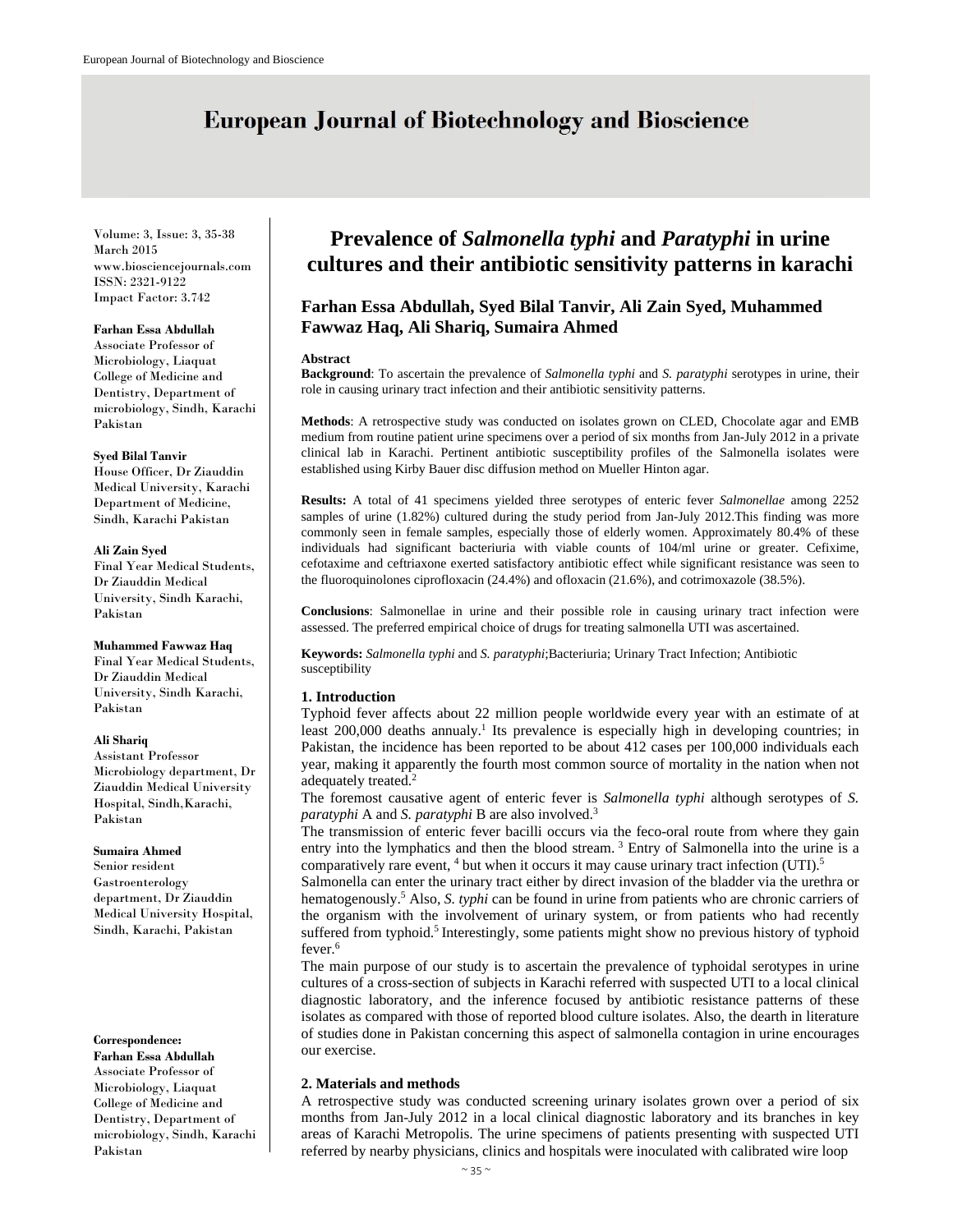on Cysteine lactose Electrolyte deficient agar (CLED), Chocolate agar and EMB medium (Oxoid, UK) and incubated for 18-24 hours at  $37^0$ C. Among the 2252 isolates, a total of 41 identified as species of Salmonella on the basis of conventional morphological characteristics and biochemical reactions using API-20 E cupules and confirmed with specific Salmonella antisera (Difco, USA), were selected.

Antibiotic susceptibility of these isolates was done by Kirby-Bauer disc diffusion method on Mueller Hinton agar (Oxoid, UK) using standard ampicillin, cefixime, cefotaxime, ceftriaxone, co-trimoxazole, ciprofloxacin and ofloxacin commercial antibiotic discs.

Pyuria (WBCs/ml) was routinely estimated by microscopy of centrifuged deposit from 10ml of each patient urine specimens

### **3. Results & Discussion**

Among the 41 salmonella isolates in urine specimens, *S. paratyphi*A was more often identified (36.6%) followed by *S. typhi*(34.1%) and *S. paratyphi B* (29.3%) noted in Table 1.

**Table 1:** Salmonella isolates (*n*=41) in urine specimens

| <b>Serotypes</b> | Presence in urine $(\% )$ |
|------------------|---------------------------|
| S. paratyphi A   | 36.6                      |
| S. paratyphi B   | 29.3                      |
| S. typhi         | 34 1                      |

Table 2 portrays the relationship of age and gender of the individuals whose urines yielded salmonella serotypes. Females (78%) significantly outnumbered the male patients (22%) and the incidence of serotype positivity appeared proportional to increasing age in both genders. Approximately 17.07% of the children were less than 10 years of age; among them, 14.63% were female and only 2.4% were male. Even among those who were above 40 years of age, as many as 41.46% of the individuals were female, only 9.76% male.

**Table 2:** Relationship of age and gender with isolates

| Age (years) | Male % | Female % | Total % |
|-------------|--------|----------|---------|
| < 10        | 2.44   | 14.63    | 17.07   |
| $10-40$     | 9.76   | 24.39    | 34.15   |
| >40         | 9.76   | 41.46    | 51.22   |
| Total       | 22     | 78       | 100     |

The viable bacterial count (VBC) associated with amount of pyuria/hpf is listed in Table 3. A total of 4.88% and 14.63% of the patients had scanty VBC's of  $10^2$ /ml and  $10^3$ /ml of urine respectively, and none of them had suggestive pyuria>10/ml. However, approximately 46.34% of individuals with moderate (VBC  $10<sup>4</sup>/ml$ ) and significant bacteriuria ( $10<sup>5</sup>/ml$  or more) had substantial pyuria amounts >10 WBC's/ml in their urine specimens.

**Table 3:** Bacteruria and pyuria associated with Salmonella isolates in urine

| 102   | 0     | 4.88  | 4.88  |
|-------|-------|-------|-------|
| 103   | 0     | 14.63 | 14.63 |
| 104   | 7.31  | 9.76  | 17.07 |
| 105   | 29.27 | 19.51 | 48.78 |
| >105  | 9.76  | 4.88  | 14.63 |
| Total | 46.34 | 53.66 | 100   |

The sensitivity profiles of the isolates to eight relevant antibiotics (Table 4) indicated that the  $3<sup>rd</sup>$  generation Cephalosporins (ceftriaxone, cefotaxime and cefixime) were

the most effective followed by co-amoxiclav, while significant resistance was observed to ampicillin (97.6%), cotrimoxazole (38.5%) and even the fluoroquinolones ciprofloxacin (24.4%) and ofloxacin (21.6%).

| <b>Table 4:</b> Antibiotic sensitivity of Salmonella isolates |  |
|---------------------------------------------------------------|--|
|---------------------------------------------------------------|--|

| Drugs         | Sensitive % | Intermediate % | Resistant % |
|---------------|-------------|----------------|-------------|
| Ampicillin    | 2.4         |                | 97.6        |
| Co-amoxiclav  | 80.5        | 4.9            | 14.6        |
| Cefixime      | 95.1        | 4.9            |             |
| Cefotaxime    | 97.6        | 2.4            |             |
| Ceftriaxone   | 97.6        | 2.4            |             |
| Ciprofloxacin | 73.2        | 2.4            | 24.4        |
| Ofloxacin     | 73          | 5.4            | 21.6        |
| Cotrimoxazole | 53.8        | 7.7            | 38.5        |

The presence of Salmonella in urine is said to be a rare occurrence;4 however, our study showed a total of 41 out of 2252 individuals that tested positive for salmonella in their urine specimens. Three serotypes were identified. *S*. *paratyphi*A had the highest occurrence (36.6%) followed by *S. typhi* (34.1%) and *S. paratyphi* B (29.3%). This finding was inconsistent with two previous reports in which *S. typhi* was the most common serotype in infected urines, while *S. paratyphi* A and *S. paratyphi*B were less frequently isolated.<sup>5,7</sup> However, both these studies were done elsewhere, and not in Pakistan.

Among the positive urine samples, a distinct gender partiality of salmonellae was noted, with 78% of individuals involved being female and only 22% were male. This gender penchant was consistent with previous reports in literature.<sup>8,9</sup> In one of these studies conducted in the United States, there were 2.8 times more females with Salmonella bacteriuria as compared to males<sup>8</sup>, while our results showed females to be as much as 3.55 times more likely to develop salmonella bacteriuria. A short urethra in females is possibly one reason for this increased incidence in females<sup>5</sup> and also the fact that females are more susceptible to develop carrier states of salmonella infection<sup>10</sup> wherein the bacterium has a tendency to enter into the urine<sup>5</sup>.

Salmonella bacteriuria was noted in all age groups; however its incidence increased with increasing age. Approximately 17.07% individuals were under 10 years of age, while 34.15% individuals were between 10- 40 years of age and 51.22% were above 40 years of age. A likely reason for this increased incidence with age is possibly the development of chronic carrier state of salmonella infection which occurs particularly in the elderly.<sup>11</sup>

Also, salmonella bacteriuria was more often seen in females above 40 (41.46%), a finding consistent with that observed in the United States which also showed pronounced incidence of salmonella bacteriuria in elderly females.<sup>8</sup> The most probable reason for this increased incidence in elderly females is the fact that elderly females are more likely to become chronic carriers of salmonella.<sup>10,11</sup>

Although the presence of salmonella in urine is a rare occurrence<sup>4</sup>, when it is present, it can activate UTI<sup>5</sup>. Bacteruria provides valuable information in the diagnosis of a  $UTI<sup>12</sup>$  and significant bacteriuria is best assessed by urine culture with the formation of colony forming units  $(CFU)$ .<sup>13</sup> The greater the CFU the higher the positive predicted value (PPV) for UTI. A value of 10<sup>4</sup>/ml CFU or greater is suggestive of urinary tract infection<sup>14</sup>. Also, bacteriuria when combined with pyuria is even more diagnostic for UTI<sup>15</sup>. Pyuria, commonly defined as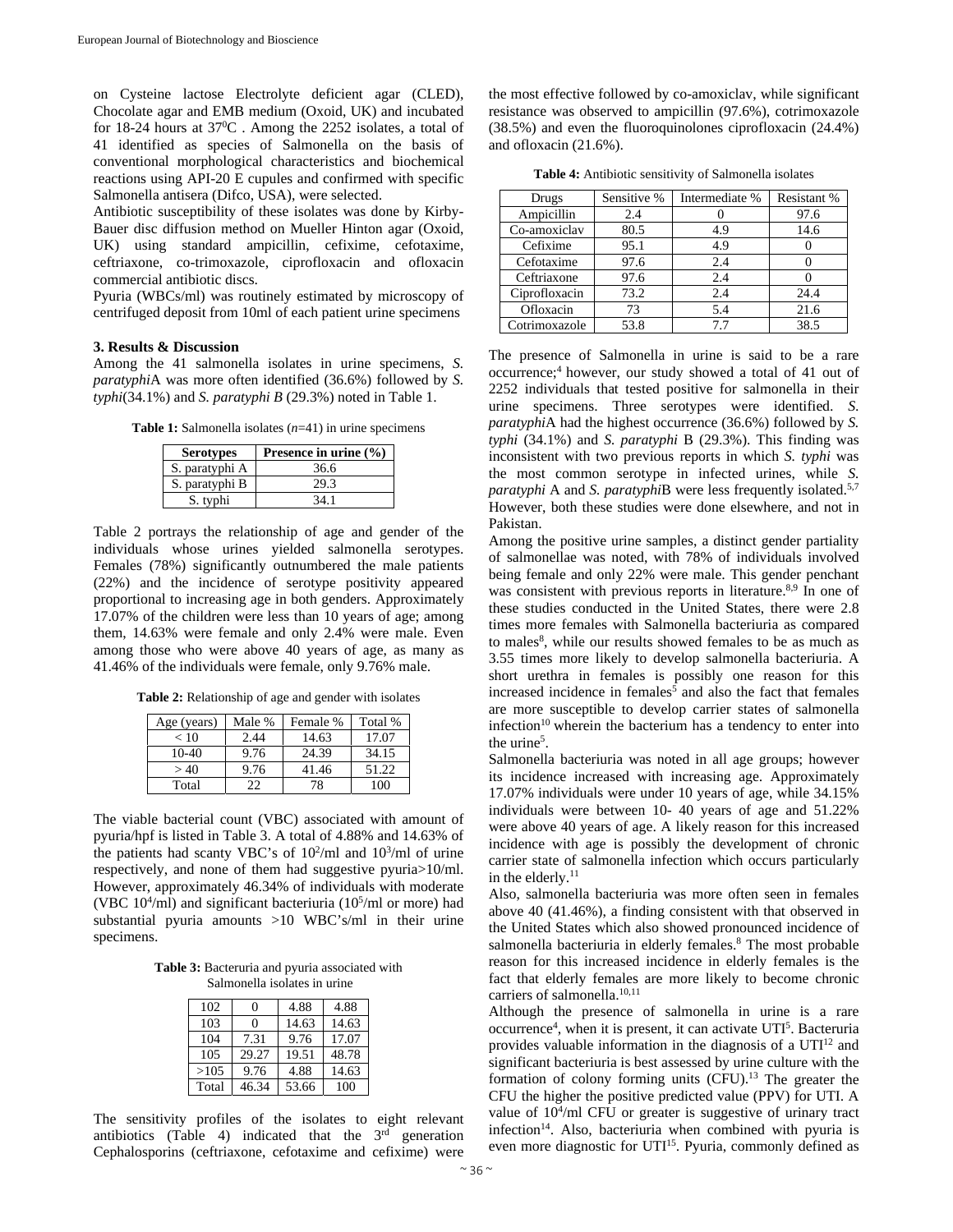the presence of 5-10 leukocytes/ml or more in centrifuged urine deposit suggests an ongoing inflammation of the urinary tract which most likely is due to bacteriuria13.

Although significant bacteriuria with pyuria is suggestive of UTI as implied in our exercise, a definite diagnosis of UTI, however, according to some researchers can be better made in the presence of clinical symptoms involving the urinary tract.13,14,16 Admittedly a limitation in our study is the lack of such data, since patients referred to a private clinical lab do not provide personal history, aside from name, sex and age; hence a diagnosis of UTI is implied with limitation. However, our observation that a majority of our patients did indeed have true descending salmonella UTI's, as opposed to fecal contamination, by virtue of the isolates being recovered in pure culture and in high concentrations, and many with significant coexisting pyuria..

Indeed, there were approximately 80.48% individuals that had VBC's of 104/ml urine or more in our study out of which 46.34% had suggestive and 34.14% had concomitant negative pyuria. Also, 63.41% had VBC's of 105/ml or greater; out of these, 39.02% individuals had suggestive pyuria and 24.39% had urines with negligible pyuria. Notably, 14.63% of patients had significant bacteruria with VBC's greater than 105/ml urine; among these, 9.76% had pyuria while 4.88% had urinary pyuria in traces.

The antibiotic sensitivity patterns determined indicated that the 3<sup>rd</sup> generation cephalosporins ceftriaxone and cefotaxime were most effective (both 97.6%) against our salmonella isolates in urine, followed by cefixime (95.1%). While the isolates were least affected by ampicillin (97.6%) and cotrimoxazole (38.5%), an observation to be underlined was that 24.4% and 21.6% of the strains isolated were resistant to ciprofloxacin and ofloxacin respectively, the two most currently empirically prescribed drugs for treating enteric fever. 13,17 This hence suggests an altered antibiotic sensitivity pattern of salmonella in urine compared with that of salmonella in blood; indeed this increased fluoroquinolone indifference of urinary isolates is consistent with that in other studies.17,18The frequent fluoroquinolone administration in Typhoid fever and carrier states of Salmonella possibly accounts for fluoroquinoloneresistant strains emerging in urine.<sup>17</sup>

Ampicillin and co-amoxiclav showed contrasting antibiotic sensitivity patterns. Co-amoxiclav was indeed significantly more effective (80.5%), while ampicillin was least active, with 97.6% of the isolates resistant to this drug. High ampicillin resistance against salmonella is consistent with studies in India. $19,20$ 

Finally, it may be mentioned that along with gram-negative bacteria, with *E. coli* in particular most commonly associated with UTI, the list of possible isolates encountered, at least in our environment where Enteric fever is endemic, should include Salmonella.

### **Conclusion**

The presence of salmonella in urine, although a comparatively rare finding, is prevalent in our environment. The reason for this occurrence is unclear and needs to be elucidated.

*S. typhi*, *S. paratyphi* A and *S. paratyphi* B were identified in patient urines and their possible role in causing a UTI was assessed.

The isolates were more common in females, and especially those who were above 40 years of age who seem to be more prone to the infection.

Ampicillin in particular was least effective, while cefixime, cefotaxime and ceftriaxone showed satisfactory activity against the strains in urine. Notably, the commonly used drugs in treatment of UTI – the fluoroquinolones, showed notable inactivity and hence are not considered suitable drugs for empirical prescription for UTI caused by Salmonella.

### **Acknowledgements**

The authors are thankful to the staff of Microbiology department working at Dr Essa's Laboratory & Diagnostic Center, Karachi, Pakistan for their kind cooperation and assistance in this research.

### **References**

- 1. Crump JA, Luby SP, Mintz ED. The global burden of typhoid fever. Bull World Health Organ 2004; 82: 1-24.
- 2. Ochiai RL, Acosta CJ, Danovaro HMC, Baiqing D, Bhattacharya SK, Agtini MD. A study of typhoid fever in five Asian countries disease burden and implications for control. Bull World Health Organ 2008; 86:260-8.
- 3. S.N. Khosla. Typhoid fever its cause, Transmission and Prevention, 1<sup>st</sup>ed. New Delhi. Atlantic Publishers and Distributors: 2008. pp. 9-22
- 4. Fawzia E. Al-Otaibi. Isolation of Salmonella paratyphi A from a patient with nephrolithiasis. Saudi Med J 2003; 24:406-8
- 5. Mourani C, Hagge G, Mallat SG, Chehab G, Sabbah MA. Salmonella typhi in a child with urinary tract infection and urolithiasis. Lebanese Med J 2005; 53: 234-35
- 6. Ismail TF. Rapid diagnosis of typhoid fever. Indian J Med Res. 2006; 123: 489 - 492
- 7. Public Health Agency of Canada**.** CIPARS 2008 Annual Report**.** http://www.phac-aspc.gc.ca/cipars-picra/2008/3 eng.php (accessed 8th November 2012).
- 8. Sivapalasingam S, Hoekstra RM, Mcquiston JR, Fields PI, Tauxe RV. Salmonella bacteriuria an increasing entity in elderly women in the United States. Epidemiology and Infection 2004 Oct;132:897-902.
- 9. Abbott SL,PortoniBA,Janda JM. Urinary Tract Infections associated with Non typhoidal Salmonella serogroups. J ClinMicrobiol 1999;37:4177-78.
- 10. Bhan MK, Bahl R, Bhatnagar S. Typhoid and paratyphoid fever. The Lancet 2005; 366:749-62.
- 11. Ananthanarayan R, Paniker CKJ. Textbook of Microbiology.7<sup>th</sup> ed. Chennai, India. Orient Black Swan; 2006: pp.297.
- 12. Schmiemann G, Kniehl E, Gebhardt K, Matejczyk MM, Pradier EH. The Diagnosis of Urinary Tract Infection. DtschArztebl Int.2010; 107:361-67.
- 13. Gillenwater JY, Grayhack JT, Howards SS, Mitchell ME. Adult and Pediatric Urology.4rth ed. Philadelphia, USA: LIPPINCOTT WILLIAM & WILKINS:2002. pp. 211- 226.
- 14. British Infection Association. Diagnosis of UTI Quick Reference Guide for Primary Care.http://www.hpa.org.uk/webc/HPAwebFile/HPAweb \_C/1194947404720(accessed 8th November 2012).
- 15. Hoberman A, Wald ER, Reynolds EA, Penchansky L, Charron M. Pyuria and bacteriuria in urine specimens obtained by catheter from young children with fever. J Pediatrics.1994;124:513-19.
- 16. SIGN. Management of suspected bacterial urinary tract infection in adults: a national clinical guideline. Scottish